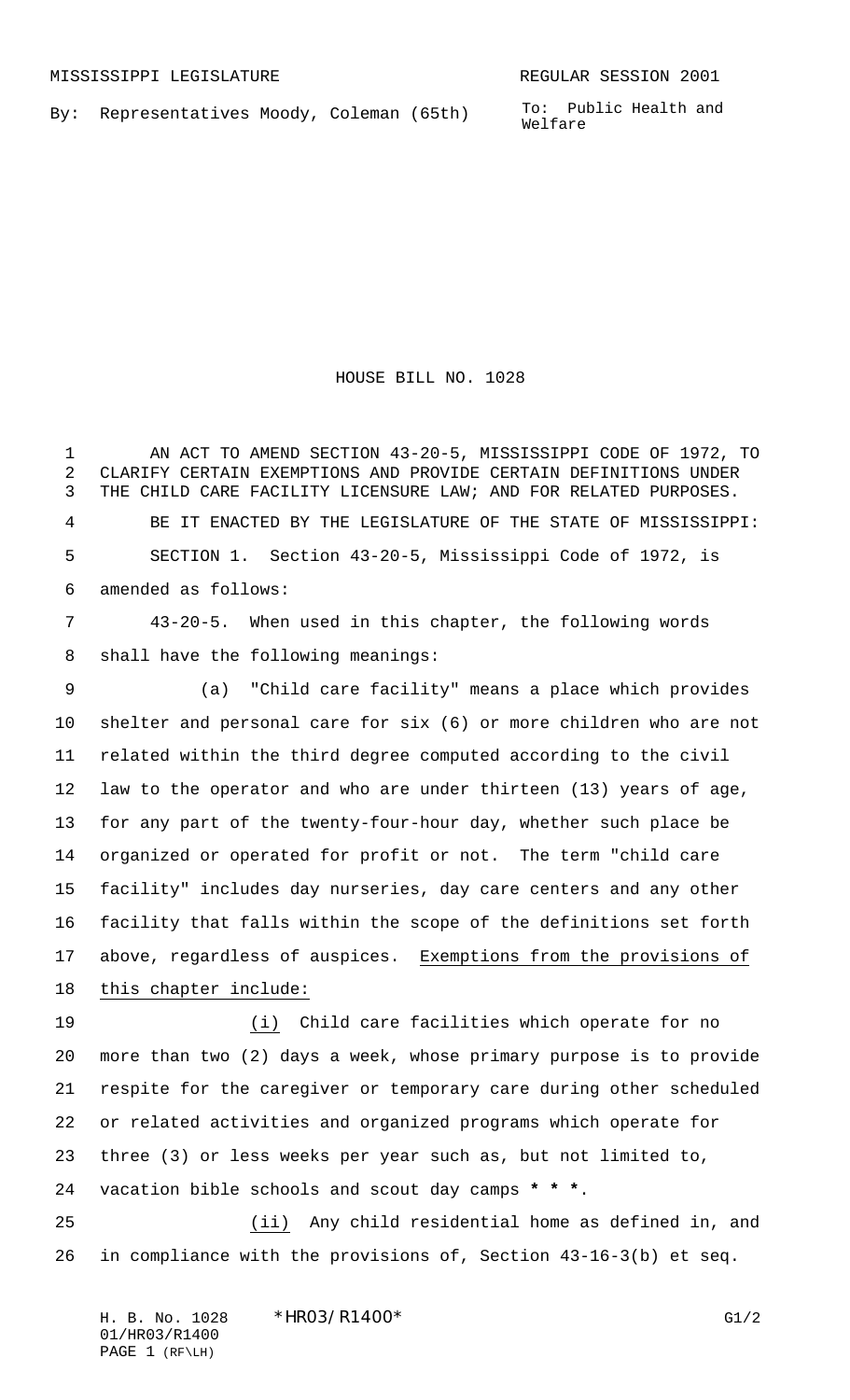H. B. No. 1028 \*HR03/R1400\* 01/HR03/R1400 (iii) 1. Any elementary, including kindergarten, and/or secondary school system, accredited by the Mississippi State Department of Education, the Southern Association of Colleges and Schools, the Mississippi Private School Education Association, the American Association of Christian Schools, the Association of Christian Schools International, and any Headstart program operating in conjunction with an elementary school system, whether it be public, private or parochial, whose primary purpose is a structured school or school readiness program. 2. Accreditation, for the purpose of 37 exemption from the provisions of this chapter, means a. receipt by any school or school system of full accreditation from an accrediting entity listed in item 1 of this subparagraph (iii), or b. proof of application by the school or school system for accreditation status from the accrediting entity. Proof of application for accreditation status shall include, but not be limited to, a copy of the applicant's completed application for accreditation filed with the licensing agency and a letter or other authenticating documentation from a signatory authority with the accrediting entity that the application for accreditation has been received and that the applicant is currently under consideration or review for full accreditation status by the accrediting entity. An exemption for a nonaccredited applicant under this item 2 shall be for a maximum of one (1) year from the 51 receipt date by the licensing agency of the completed documentation for proof of application for accreditation status. Failure to receive full accreditation by the end of the one-year exemption period for a nonaccredited applicant shall result in the nonaccredited applicant no longer remaining exempt from the provisions of this chapter at the end of the one-year period. However, if full accreditation is not received by the end of the one-year exemption period, the State Board of Health, in its discretion, may extend the exemption period for any nonaccredited

```
PAGE 2 (RF\LH)
```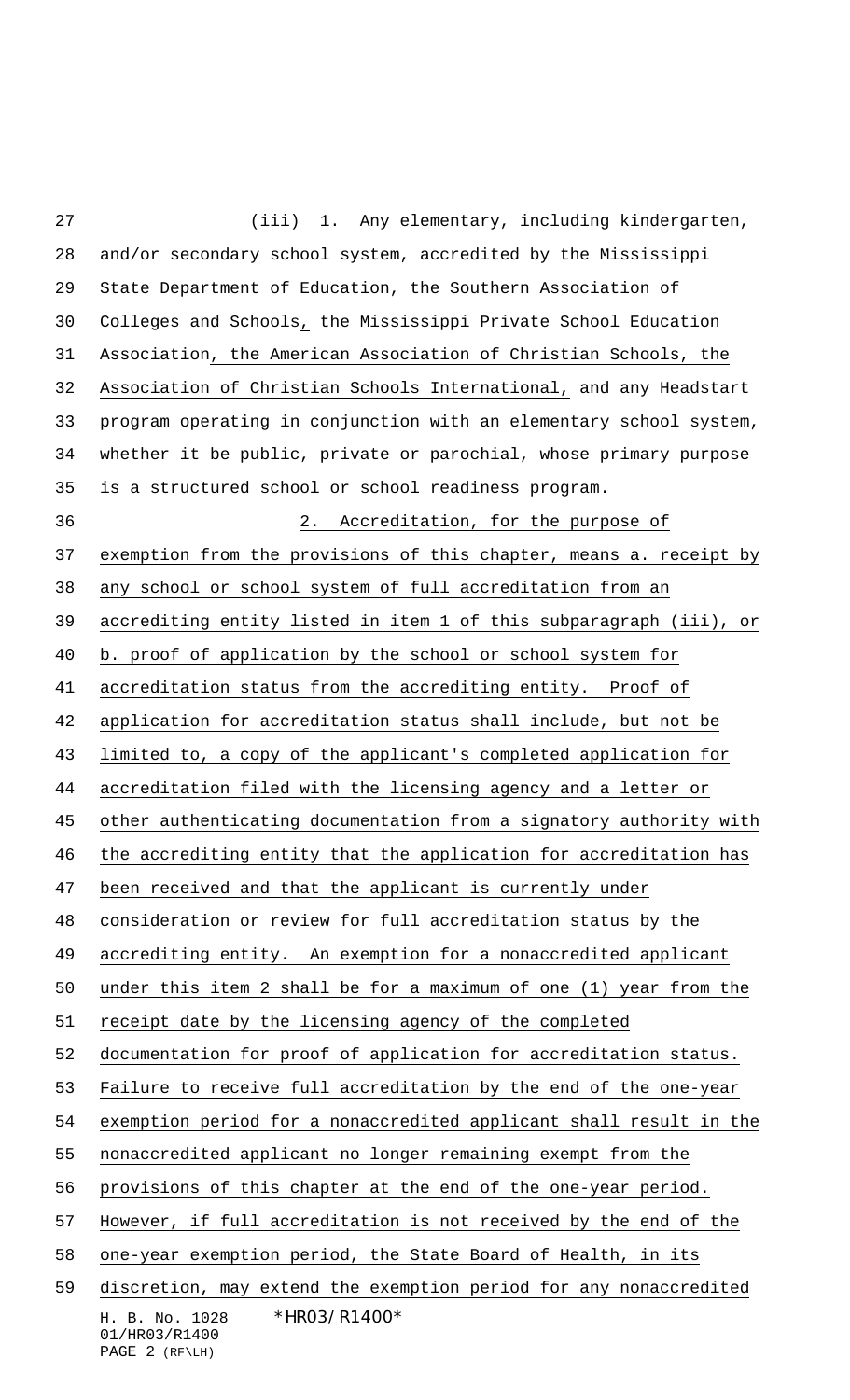applicant for periods of six (6) months, with the total extension not to exceed one (1) year. During any such extension periods, the board shall have the authority to enforce child care facility licensure provisions relating to the health and safety of the children in the school or school system. If a nonaccredited applicant fails to receive full accreditation by the end of all extended exemption periods, the applicant shall no longer remain exempt from the provisions of this chapter at the end of the extended exemption periods. This item 2 shall stand repealed on July 1, 2003. (iv) Any membership organization affiliated with a national organization which charges only a nominal annual membership fee, does not receive monthly, weekly or daily payments for services, and is certified by its national association as being in compliance with the association's minimum standards and procedures, including, but not limited to, the Boys and Girls Club of America, and the YMCA. (v) Any family child care home as defined in Section 43-20-53(a) et seq. All other preschool child care programs and/or extended day school programs must meet requirements set forth in this chapter. (b) "Health" means that condition of being sound in mind and body and encompasses an individual's physical, mental and emotional welfare. (c) "Safety" means that condition of being protected from hurt, injury or loss. (d) "Person" means any person, firm, partnership, corporation or association. (e) "Operator" means any person, acting individually or jointly with another person or persons, who shall establish, own, operate, conduct or maintain a child care facility. The child 91 care facility license shall be issued in the name of the operator,

H. B. No. 1028 \*HR03/R1400\* 01/HR03/R1400 PAGE 3 (RF\LH) 92 or, if there is more than one  $(1)$  operator, in the name of one  $(1)$